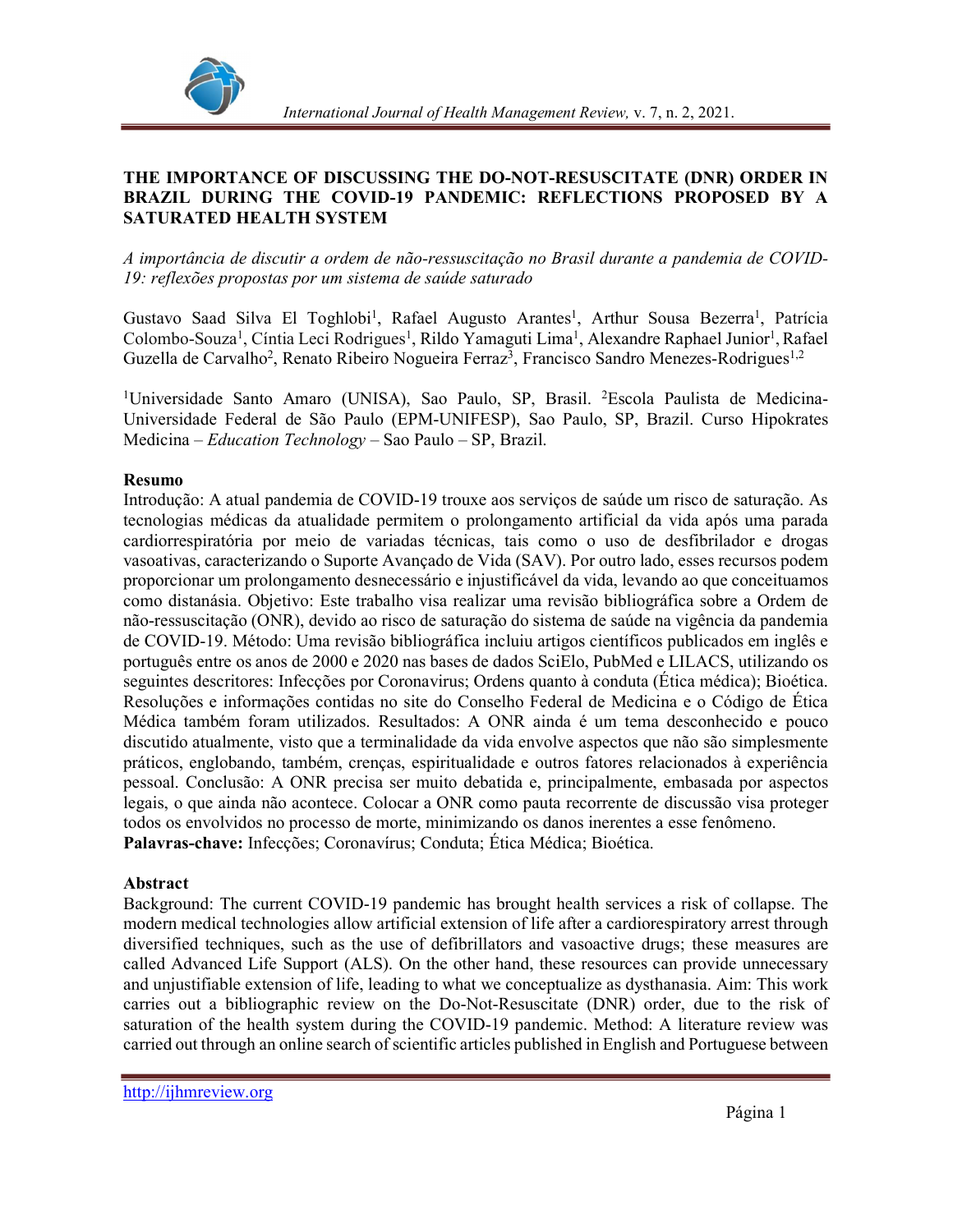

2000 and 2020 in SciELO, PubMed and LILACS databases, using the following descriptors: Coronavirus infections; Resuscitation Order; Bioethics. Online documents and other information available in the Federal Council of Medicine website and the Code of Medical Ethics were also consulted. Results: The DNR order is still an unknown and little discussed topic, given that the end of life involves not simply practical aspects, also encompassing beliefs, spirituality and other factors related to personal experiences. Conclusion: DNR needs to be strongly discussed and, mainly, based on legal aspects, which does not yet happen. Putting DNR as a recurring topic of discussion aims to protect everyone involved in the death process, minimizing the damage inherent to this phenomenon. Keywords: Infections; Coronaviruses; Conduct; Medical Ethics; Bioethics.

## Introduction

The current pandemic of COVID-19, declared by  $WHO<sup>1</sup>$ , brought to health services a risk of saturation, since the pathophysiology of the disease causes, in the most severe cases, a depletion of the respiratory system mainly by the so-called cytokine storm, with elevated C-reactive protein and ferritin. This seems to result in a situation of greater severity and mortality. Due to this severe condition, patients are often referred to the Intensive Care Units (ICU), where they receive ventilatory support through endotracheal intubation, and most severe conditions often evolve to cardiorespiratory arrest. Cardiorespiratory arrest (CRA) is a sudden event and is characterized by non-response to stimuli, absence of heartbeat, pulse and respiratory movements. If there is no immediate intervention, CRA leads to death<sup>2</sup>. .

 Cardiopulmonary Resuscitation (CPR) comprises measures organized in a sequential response to cardiac arrest, including (1) Recognition of breathlessness and circulation; (2) basic life support, with chest compressions and rescue breathing; (3) advanced cardiac vital support, with definitive control of respiratory actions; and (4) post-resuscitation care. CPR is initiated without a medical prescription, but its interruption can only occur through a medical order; return of effective circulation and spontaneous ventilation; exhaustion or danger to the rescuer; injuries incompatible with life; transfer to a health unit that formally declares death; or the presentation of a Do-Not-Resuscitate  $(DNR)$  order<sup>3,4</sup>. .

 According to an interview with the Federal Council of Medicine (FCM), Bishop Dom Raymundo Cardinal Damasceno Assis, says that Pope Pius XII, in 1957, in one of his speeches "Religious and moral problems linked to resuscitation" established three principles that remain very current: The first is that one has, in cases of serious illness, "the right and the duty to employ the necessary care to preserve life and health". The second principle is that, usually, this duty only requires the use of ordinary means, that is, "of means that do not impose any extraordinary burden on oneself, or on another". The third principle complements the second: "On the other hand, it is not forbidden to do more than what is necessary to preserve life and health, on the condition that the most serious duties are not lacking". This shows that DNR has been a moral and ethical concern since the beginning of  $CPR<sup>5</sup>$ . .

 This discussion on DNR order and CPR should be highlighted now that the health system is at risk of saturation due to the large number of hospital admissions. The occupancy rate of ICU beds in the municipal and affiliated networks in São Paulo City is 67.1%. The total ICU beds occupancy rate in the state of São Paulo is 61.6%, with more than 11 thousand patients hospitalized for COVID-19<sup>6</sup>. So far, the state of São Paulo has had 1,361,731 cases of COVID-19 and 44,681 deaths<sup>6</sup>.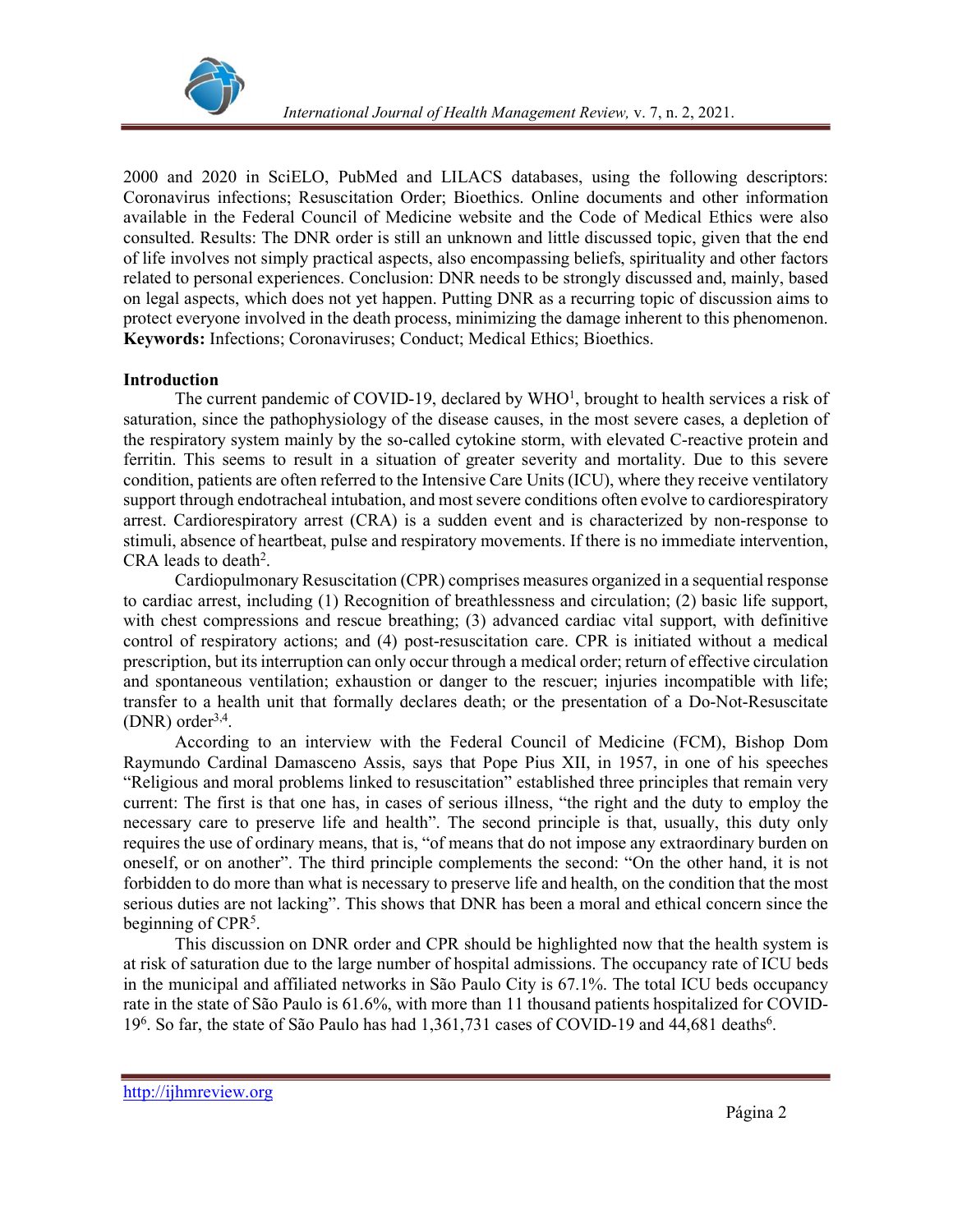



Figure 1. ICU beds occupancy rates in São Paulo city and São Paulo state. Available at: https://www.seade.gov.br/coronavirus/

 The DNR order consists of the express manifestation of the refusal of cardiopulmonary resuscitation by a patient with advanced disease in progress and, in Brazil, it does not have a legislative backing yet, however, the Federal Council of Medicine has issued resolutions on the subject.

FCM Resolution 1.805/2006 resolves: "Article 1. The doctor is allowed to limit or suspend procedures and treatments that prolong the life of the terminally ill patient, who suffers from serious and incurable illness, respecting the will of the person or his legal representative.

 1.1 The doctor has the obligation to inform the patient or his legal representative about the appropriate therapeutic modalities for each situation.

 1.2 The decision referred to in the caput must be substantiated and documented in the medical record.

 1.3 The patient or his legal representative is guaranteed the right to request a second medical opinion.

 Article 2. The patient will continue to receive all the necessary care to relieve the symptoms that lead to suffering, ensuring comprehensive assistance, physical, psychological, social and spiritual comfort, including ensuring the right to hospital discharge<sup>17</sup>. .

 In 2007, the Federal Public Ministry filed a public civil action seeking recognition of the nullity of the above-mentioned resolution, adducing that "FCM does not have the regulatory power to establish as ethical a conduct that is typified as a crime; the right to life is unavailable, so it can only be restricted by law in a strict sense; Considering the Brazilian socioeconomic context, orthothanasia can be used improperly by family members of patients and by doctors in both public and private health systems". However, these arguments were not considered legitimate and were rejected by the Federal Justice<sup>8,9</sup>.

. FCM Resolution 1.995 / 2012 resolves: "Article 1. To establish early directives of will as the set of wishes, previously and expressly manifested by the patient, about care and treatments that they want, or not, to receive when they are unable to express their will, freely and autonomously.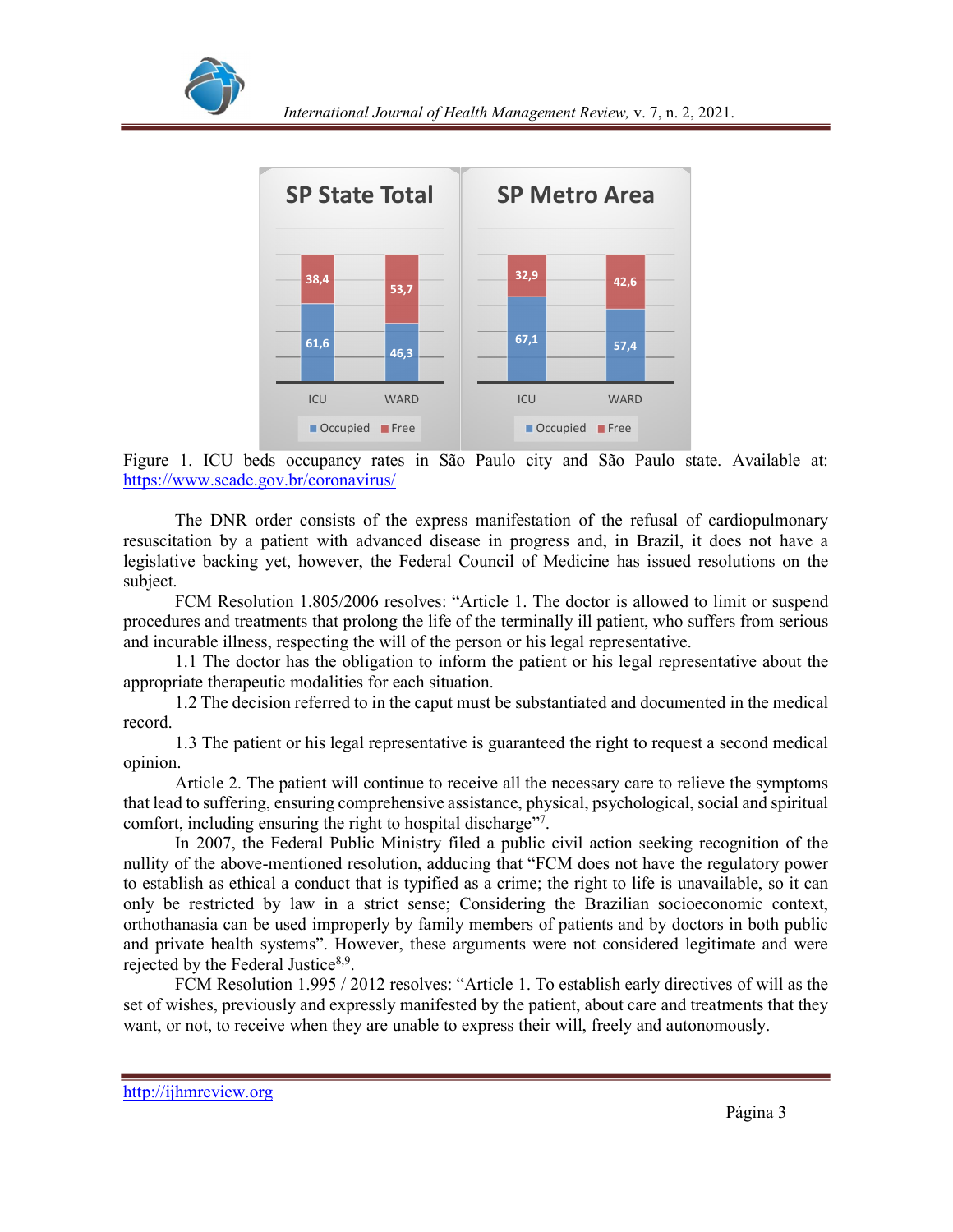

 Article 2. On the decisions about care and treatment of patients who are unable to communicate, or to express their will freely and independently, the doctor will take into consideration their prior directives of will.

 2.1 If the patient has a designated representative for this purpose, his information will be taken into consideration by the doctor.

 2.2 The doctor will no longer take into consideration the prior directives of the patient or representative who, in his analysis, are in disagreement with the precepts dictated by the Code of Medical Ethics.

 2.3 The patient's prior directives will prevail over any other non-medical opinion, including the wishes of family members.

 2.4 The doctor will document, in the medical record, the early directives of will that were directly communicated to him by the patient.

 2.5 If the patient's early directives are not known, nor if there is a designated representative, available family members or lack of consensus between them, the doctor will appeal to the institution's Bioethics Committee or, in the absence of such Committee, to the Hospital's Ethics Board or the Regional and Federal Council of Medicine to base his decision on ethical conflicts, when such measures seem necessary and convenient.

Article 3. This resolution takes effect on the date of its publication"<sup>10</sup>. .

 In addition to these resolutions, the Code of Medical Ethics determines in its Article 41: "It is forbidden for the doctor to shorten the patient's life even at the request of the patient or his legal representative.

 Sole paragraph. In cases of incurable and terminal disease, the physician must offer all available palliative care without undertaking useless or obstinate diagnostic or therapeutic actions, always taking into consideration the patient's expressed will, or in their impossibility, that of their legal representative $"^{11}$ . .

 According to Putzel et al., only 26% of doctors are aware of the absence of a standardization on DNR in Brazil. Most of the doctors interviewed (85%) would perform or prescribe a DNR order authorized by the patient or his representative<sup>12</sup>. Regarding to patients and family members, a study carried out in a hospital in Santa Catarina concluded that 82% of patients and family members did not know DNR and  $60\%$  of them would consider it an option<sup>13</sup>. .

 In addition to all the regulations, the state of São Paulo defines that "the patient has the right to refuse treatments prescribed to him, as long as the therapeutic measures are duly clarified", according to law 10.241/99, Article 2, second paragraph<sup>14</sup>. .

 Currently, medical technology allows life to be prolonged through artificial methods, such as defibrillators, endotracheal intubation and vasoactive drugs. The set of these measures is called Advanced Life Support  $(ALS)^{15}$ . The ALS is increasingly gaining space in hospitals, which is very important to ensure the maintenance of life and the recovery of potentially severe patients, who, without these resources, would certainly not survive<sup>16</sup>. .

 On the other hand, these resources can lead to an unnecessary extension of life through unjustifiable methods, leading to what we conceptualize as dysthanasia. According to Sanchez  $\&$ Seidl, dysthanasia is the attempt to fight death at any  $cost^{17}$ , promoting unnecessary suffering and agony, which denies the principle of nonmaleficence. Thus, it becomes an opposite conduct to the concept of orthothanasia, which, according to the same authors, is defined as "the non-investment of obstinate, and even futile, actions that aim to postpone the death of an individual whose illness insists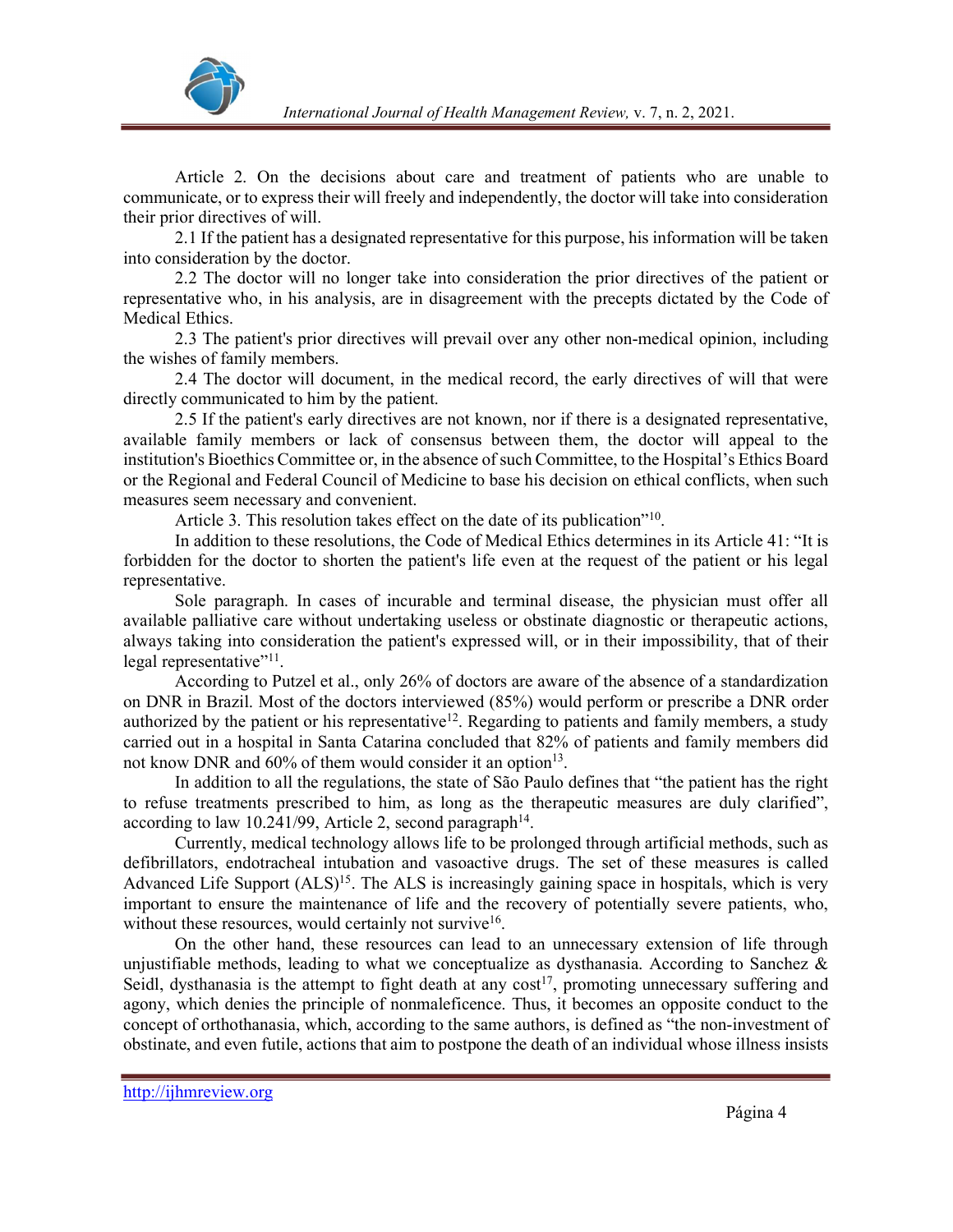

on moving forward, leading to the progressive failure of vital functions". Orthotanasia is, then, a conduct related to palliative care, which aims to provide greater quality of life to individuals whose disease has no possibility of cure<sup>18,19,20</sup>.

### Method

 A literature review was carried out through an online search of scientific articles published in English and Portuguese between 2000 and 2020 in SciELO, PubMed and LILACS databases, using the following descriptors: Coronavirus infections; Resuscitation Order; Bioethics. Online documents and other information available in the Federal Council of Medicine website and the Code of Medical Ethics were also consulted.

### Results and Discussion

 The DNR order is still an unknown and little discussed topic, given that the end of life involves not simply practical aspects, also encompassing beliefs, spirituality and other factors related to personal experiences. This topic becomes even more urgent and important in times like the COVID-19 pandemic. However, it is necessary that this discussion be taken to the most diverse places with the support of all available means, which we have seen happen in a rudimentary way. The emblematic case of journalist Ana Michelle Soares, who was diagnosed with metastatic cancer at 35, shows that she began to face death in a very unexpected way, not allowing the treatment of the disease to lead to further illness through therapy side effects and placing her quality of life as a top priority. Thereby, we can demonstrate that our life span, in a broader perspective, is not what really matters, but how well we can make use of the time that we have left.

 DNR ordering, even though it is a practice that always aims at well-being and quality of life, can be poorly indicated, which leads us to conclude that constant training of doctors and awareness of the general population, especially those who have highly degenerative diseases and, consequently, have a greater chance of needing a DNR order. When needed, it is fundamental that DNR orders are to be well documented and well indicated, leading to an improvement in the use of this resource in medical practice.

 The absence of a formal regulation can be explained by the fact that death has a unique character, restricted to particular understandings, varying from individual to individual. In spite of this, a regulation that protects doctors and users legally and guides of actions for health professionals is a key piece for DNR ordering not to become an obscure practice. Therefore, it is of paramount importance to create conditions for this measure to be applied safely and efficiently, aiming at orthothanasia.

 Although DNR prescriptions are of a medical nature, it should be discussed by a multidisciplinary team, since a post-resuscitation therapeutic plan or palliative care maintenance depends on everyone (i.e., nurses, physiotherapists, nutritionists, psychologists, and more).

 We see that, in addition to the importance of a Brazilian legislation for the subject, it is necessary to engage society more in this area, and this is only possible through campaigns in the most diverse media, especially social media, which nowadays can reach a major part of the population. The people are of fundamental importance in order to these laws to be implemented, contemplating all of societal demands and making DNR ordering more than a choice, but a right decision, based on bioethical principles.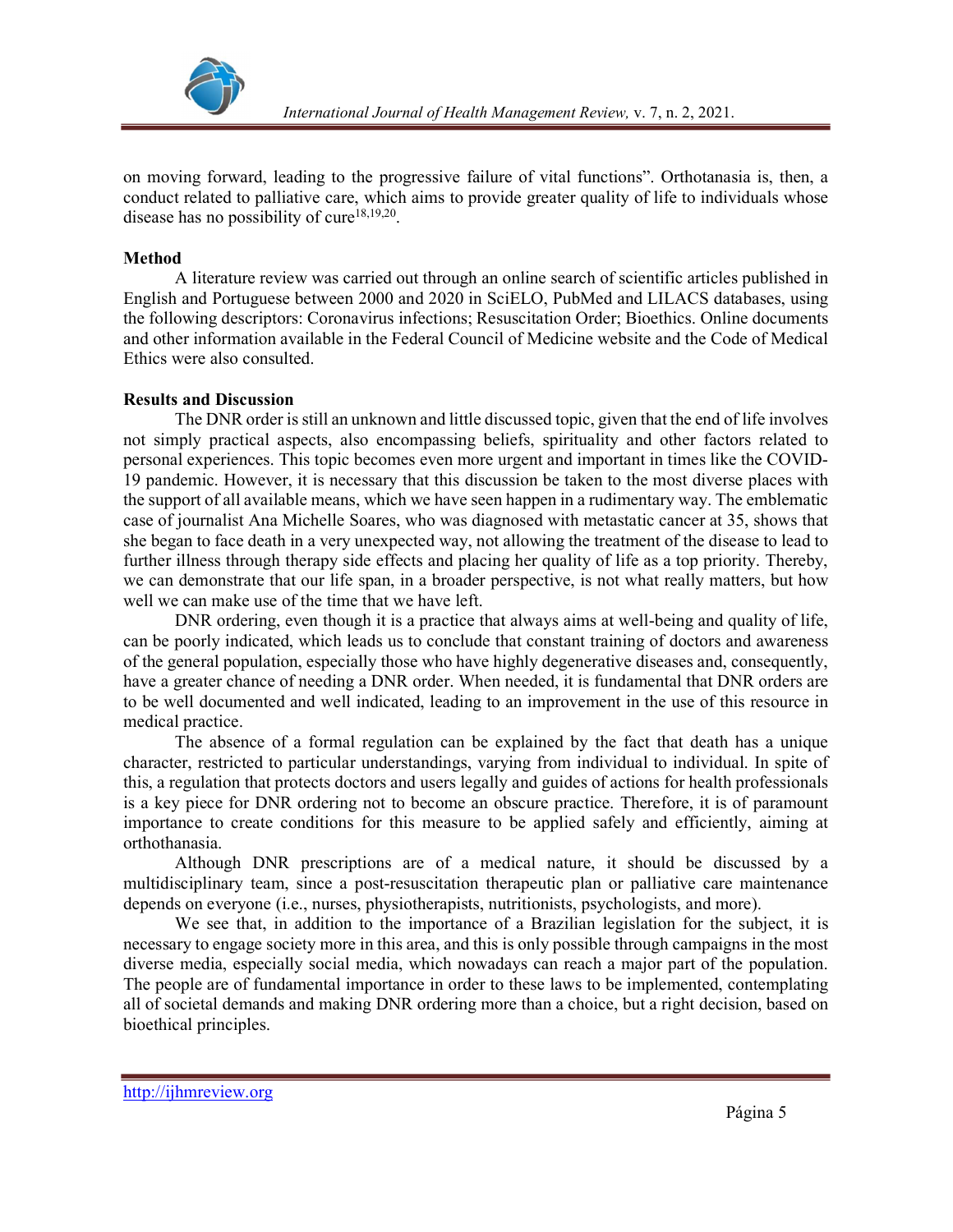

# Conclusion

 Death has always been a taboo present in society and, even today, with the alarming numbers of COVID-19, the discussion about this theme is constantly avoided or endowed with censorship. However, death should be dealt with naturally, especially among health professionals, who often deal with the end of life. The decisions made by the healthcare team at this time have a major future impact, as they will determine the direction of life: dysthanasia, orthothanasia or its termination. In that scope, DNR needs to be strongly discussed and, mainly, based on legal aspects, which does not yet happen. Putting DNR as a recurring topic of discussion aims to protect everyone involved in the death process, minimizing the damage inherent to this phenomenon.

# References

1. Cucinotta D, Vanelli M. WHO Declares COVID-19 a Pandemic. Acta Bio Med. v. 91, n. 1, p. 157- 60, 2020.

2. Silva, AB; Almeida, OS. Suporte avançado de vida e as novas diretrizes da american heart association 2010: um levantamento bibliográfico. Revista de Saúde e Comunidade, v. 1, n. 9, p.62- 71, set. 2013.

3. Oselka, G; Troster, EJ. Aspectos éticos da ressuscitação cardiopulmonar. Revista da Associação Médica Brasileira, v. 47, n. 1, p.17-18, 2001.

4. Zanini, J et al. Parada e Reanimação Cardiorrespiratória: Conhecimentos da Equipe de Enfermagem em Unidade de Terapia Intensiva. Revista Brasileira de Terapia Intensiva, São Paulo, v. 18, n. 2, p.143-147, 2006

5. CFM. Entrevista ao CFM: CNBB apoia ortotanásia. 2012. Disponível em: <http://portal.cfm.org.br/index.php?option=com\_content&view=article&id=23257%3Aentrevistaao-cfm-cnbb-apoia-ortotanasia&catid=3%3Aportal&Itemid=1>. Acesso em: 28 abr. 2019.

6. Boletim Completo do Novo Coronavirus. Governo de São Paulo. 2020. Disponível em: https://www.seade.gov.br/coronavirus/. Acesso em: 17/12/2020.

7. Conselho Federal de Medicina. Resolução nº 1805, de 28 de novembro de 2006. Na fase terminal de enfermidades graves e incuráveis é permitido ao médico limitar ou suspender procedimentos e tratamentos que prolonguem a vida do doente, garantindo-lhe os cuidados necessários para aliviar os sintomas que levam ao sofrimento, na perspectiva de uma assistência integral, respeitada a vontade do paciente ou de seu representante legal. D.O.U. Brasília, DF, Seção 1, p. 169

8. Brasil. Seção Judiciária do Distrito Federal. Sentença nº 2007.34.00.014809-3. Ministério Público Federal. Conselho Federal de Medicina. Relator: Roberto Luis Luchi Demo. Brasília, DF, 1 de dezembro de 2010. Diário Oficial da União. Brasília

9. CFM. Justiça valida Resolução 1805, que trata sobre ortotanásia. 2010. Disponível em: <https://portal.cfm.org.br/index.php?option=com\_content&view=article&id=21154:justica-validaresolucao-1805-que-trata-sobre-ortotanasia&catid=3>. Acesso em: 28 abr. 2019.

10. Conselho Federal de Medicina. Resolução nº 1995, de 31 de agosto de 2012. Dispõe sobre as diretivas antecipadas de vontade dos pacientes. Diário Oficial da União. Brasília, DF: Imprensa Oficial da União, 31 ago. 2012. Seção 1, p. 269-270

11. Código de Ética Médica: Resolução CFM nº 1.931, de 17 de setembro de 2009 (versão de bolso). Publicação do Conselho Federal de Medicina

12. Putzel, EL; Hilleshein, KD; Bonamigo, EL. Ordem de não reanimar pacientes em fase terminal sob a perspectiva de médicos. Revista Bioética, v. 24, n. 3, p.596-602, 2016.